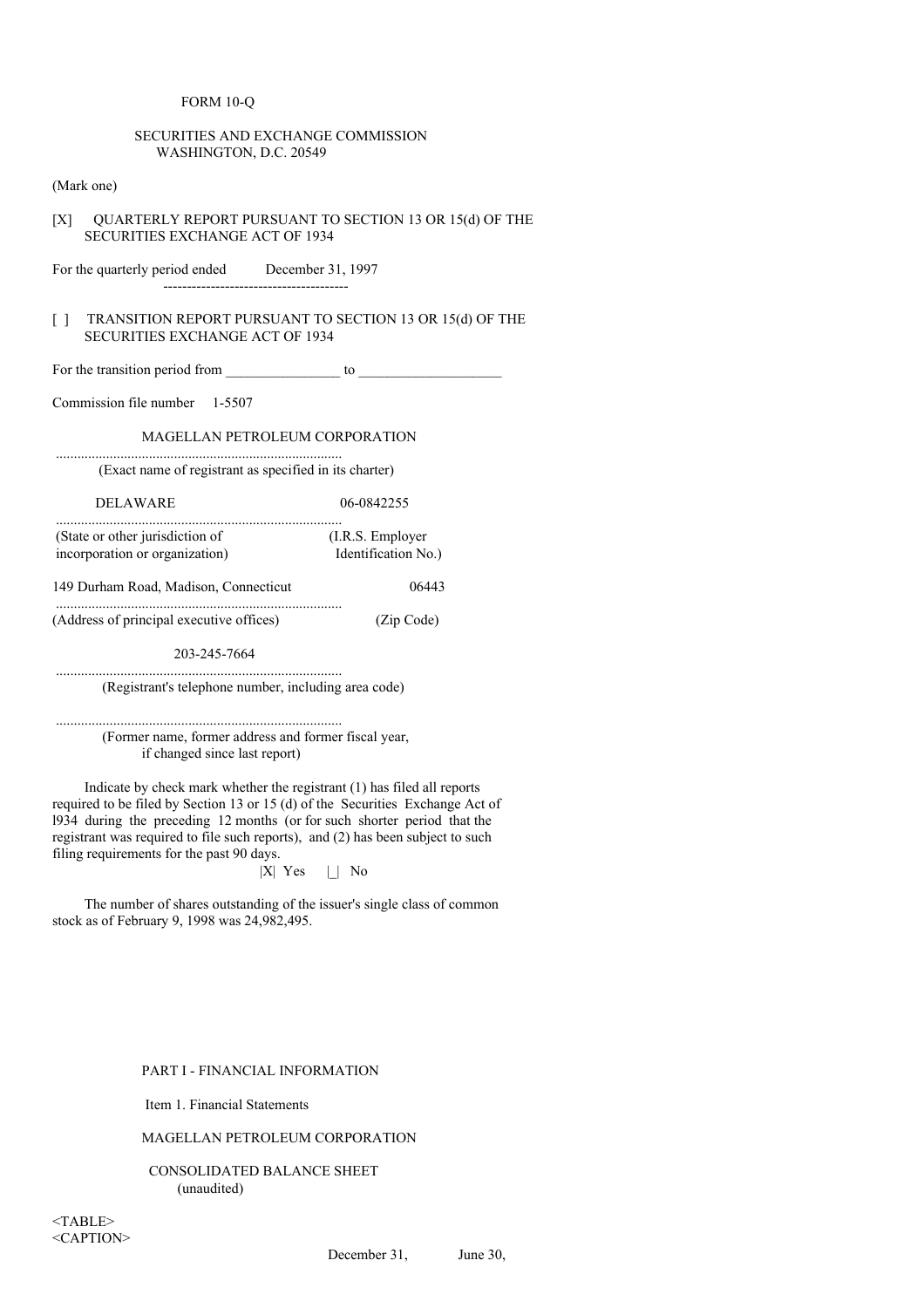| <b>ASSETS</b><br>Current assets:<br>< S >                                                                                     | <<>                       | <<              |                                                                               |  |
|-------------------------------------------------------------------------------------------------------------------------------|---------------------------|-----------------|-------------------------------------------------------------------------------|--|
| Cash and cash equivalents                                                                                                     |                           |                 | \$10,924,201 \$12,942,862                                                     |  |
| Accounts receivable                                                                                                           |                           |                 | 1,674,742 1,356,912                                                           |  |
| U.S. Government securities                                                                                                    |                           |                 | $876,336 \qquad \qquad 2,211,205 \qquad \qquad 635,977 \qquad \qquad 260,553$ |  |
| Reimbursable development costs                                                                                                |                           |                 |                                                                               |  |
| Inventories                                                                                                                   |                           | 243,083 250,069 |                                                                               |  |
| Total current assets                                                                                                          |                           |                 | 14,354,339 17,021,601                                                         |  |
| Property and equipment:                                                                                                       |                           |                 |                                                                               |  |
| Oil and gas properties (successful efforts method) 41,280,639 45,891,237<br>Land, buildings and equipment 1,677,791 1,837,114 |                           |                 |                                                                               |  |
| Field equipment                                                                                                               | 1,482,893 1,598,387       |                 |                                                                               |  |
|                                                                                                                               |                           |                 |                                                                               |  |
|                                                                                                                               | 44,441,323 49,326,738     |                 |                                                                               |  |
| Less accumulated depletion, depreciation and amortization (18,881,159) (20,704,121)                                           | -----------               | -----------     |                                                                               |  |
|                                                                                                                               |                           |                 |                                                                               |  |
| Other assets                                                                                                                  |                           | 505,444 585,889 |                                                                               |  |
|                                                                                                                               |                           |                 |                                                                               |  |
| LIABILITIES, MINORITY INTERESTS<br>AND STOCKHOLDERS' EQUITY                                                                   |                           |                 |                                                                               |  |
| Current liabilities:                                                                                                          |                           |                 |                                                                               |  |
| Accounts payable<br>Accrued liabilities                                                                                       |                           |                 | $$1,261,944$ $$1,869,818$<br>760,826 933,256                                  |  |
| Total current liabilities                                                                                                     | 2,022,770 2,803,074       |                 |                                                                               |  |
| Long term liabilities:<br>Deferred income taxes<br>Reserve for future site restoration costs                                  |                           |                 | 6,824,331 7,087,224<br>627,728 650,311                                        |  |
|                                                                                                                               |                           |                 |                                                                               |  |
|                                                                                                                               | 7,452,059 7,737,535       |                 |                                                                               |  |
| Minority interests                                                                                                            |                           |                 | 13,193,468 16,146,564                                                         |  |
| Commitments (Note 2)                                                                                                          |                           |                 |                                                                               |  |
| Stockholders' equity:<br>Common stock, par value \$.01 per share:<br>Authorized 50,000,000 shares                             |                           |                 |                                                                               |  |
| Outstanding 24,982,495 and 24,851,245 shares, respectively 249,802 248,512<br>Capital in excess of par value                  |                           |                 | 43,532,261 43,410,176                                                         |  |
|                                                                                                                               | 43,782,063 43,658,688     |                 |                                                                               |  |
| Accumulated deficit                                                                                                           |                           |                 | $(19,850,378)$ $(20,386,549)$                                                 |  |
| Foreign currency translation adjustments                                                                                      |                           |                 | $(6,180,035)$ $(3,729,205)$                                                   |  |
| Total stockholders' equity                                                                                                    |                           |                 | 17,751,650 19,542,934                                                         |  |
|                                                                                                                               | \$40,419,947 \$46,230,107 |                 |                                                                               |  |
|                                                                                                                               | =========                 |                 | ____________                                                                  |  |
| $<$ /TABLE>                                                                                                                   |                           |                 |                                                                               |  |

1997 1997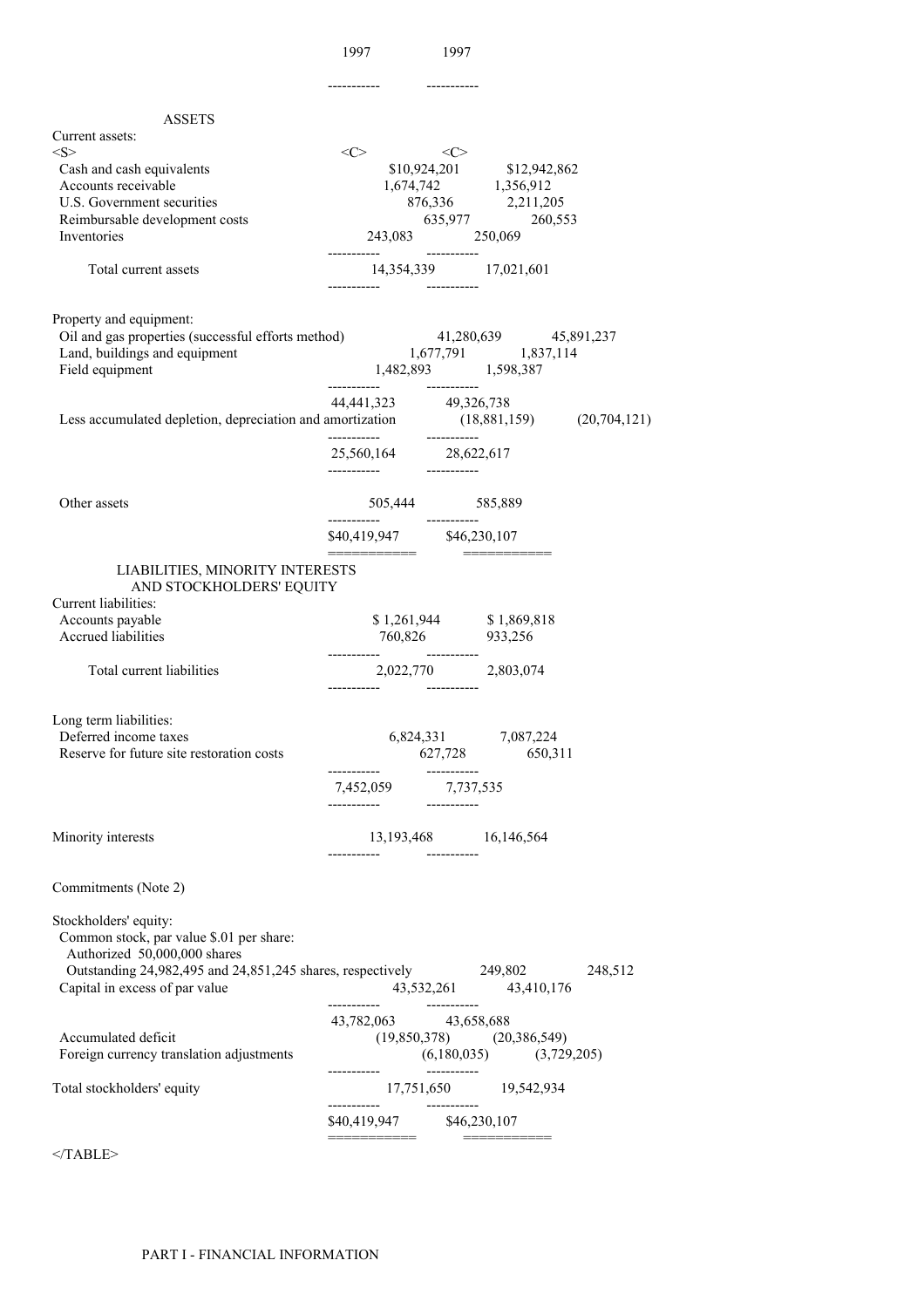# MAGELLAN PETROLEUM CORPORATION

# CONSOLIDATED STATEMENT OF OPERATIONS (unaudited)

# $<$ TABLE> <CAPTION>

|                                                                                                                                                                                                                                              |                                                                                                                                                                                      |                                                                                 | Three months ended Six months ended |  |                        |  |           |
|----------------------------------------------------------------------------------------------------------------------------------------------------------------------------------------------------------------------------------------------|--------------------------------------------------------------------------------------------------------------------------------------------------------------------------------------|---------------------------------------------------------------------------------|-------------------------------------|--|------------------------|--|-----------|
|                                                                                                                                                                                                                                              |                                                                                                                                                                                      | December 31, December 31,<br>1997 1996 1997 1996                                |                                     |  |                        |  |           |
|                                                                                                                                                                                                                                              | -----------                                                                                                                                                                          | ----------                                                                      | -----------                         |  |                        |  |           |
| Revenues:                                                                                                                                                                                                                                    |                                                                                                                                                                                      |                                                                                 |                                     |  |                        |  |           |
| $<\!\!S\!\!>$                                                                                                                                                                                                                                |                                                                                                                                                                                      | $\langle C \rangle$ $\langle C \rangle$ $\langle C \rangle$ $\langle C \rangle$ |                                     |  |                        |  |           |
| Oil sales                                                                                                                                                                                                                                    |                                                                                                                                                                                      | \$1,229,381 \$1,878,147 \$2,372,928 \$3,636,475                                 |                                     |  |                        |  |           |
| Gas sales                                                                                                                                                                                                                                    |                                                                                                                                                                                      | $2,864,909$ $2,940,415$ $5,748,035$ $5,711,358$                                 |                                     |  |                        |  |           |
|                                                                                                                                                                                                                                              |                                                                                                                                                                                      |                                                                                 |                                     |  |                        |  |           |
| Other production related revenues<br>167,355 226,643 412,836 564,264 769,555<br>167,355 226,643 363,877 450,579<br>167,355 226,643 363,877 450,579                                                                                           |                                                                                                                                                                                      |                                                                                 |                                     |  |                        |  |           |
|                                                                                                                                                                                                                                              | 4,497,292 5,458,041 9,049,104 10,567,967                                                                                                                                             |                                                                                 |                                     |  |                        |  |           |
| Costs and expenses:                                                                                                                                                                                                                          |                                                                                                                                                                                      |                                                                                 |                                     |  |                        |  |           |
|                                                                                                                                                                                                                                              |                                                                                                                                                                                      |                                                                                 |                                     |  |                        |  |           |
|                                                                                                                                                                                                                                              |                                                                                                                                                                                      |                                                                                 |                                     |  |                        |  |           |
|                                                                                                                                                                                                                                              |                                                                                                                                                                                      |                                                                                 |                                     |  |                        |  |           |
|                                                                                                                                                                                                                                              |                                                                                                                                                                                      |                                                                                 |                                     |  |                        |  |           |
|                                                                                                                                                                                                                                              |                                                                                                                                                                                      |                                                                                 |                                     |  |                        |  |           |
|                                                                                                                                                                                                                                              |                                                                                                                                                                                      |                                                                                 |                                     |  |                        |  |           |
|                                                                                                                                                                                                                                              |                                                                                                                                                                                      |                                                                                 |                                     |  |                        |  |           |
| Costs and expenses:<br>Production costs<br>Exploration and dry hole costs<br>Salaries and employee benefits<br>465,839 505,041 870,937 938,417<br>Depletion, depreciation and amortization<br>Auditing, accounting and legal services<br>98, |                                                                                                                                                                                      |                                                                                 |                                     |  |                        |  |           |
|                                                                                                                                                                                                                                              |                                                                                                                                                                                      |                                                                                 |                                     |  |                        |  |           |
|                                                                                                                                                                                                                                              |                                                                                                                                                                                      |                                                                                 |                                     |  |                        |  |           |
| Income before income taxes and minority interests 1,639,232 2,542,941 2,248,053<br>Income tax provision                                                                                                                                      | 520,420 1,226,503 771,709 1,994,962                                                                                                                                                  |                                                                                 |                                     |  |                        |  | 4,633,905 |
| Income before minority interests<br>$1,118,812$<br>$4,316,438$<br>$52,504$<br>$894,134$<br>$940,173$<br>$1,656,301$<br>$1,656,301$<br>$1,656,301$                                                                                            |                                                                                                                                                                                      |                                                                                 |                                     |  |                        |  |           |
|                                                                                                                                                                                                                                              |                                                                                                                                                                                      |                                                                                 |                                     |  |                        |  |           |
| Net income                                                                                                                                                                                                                                   | $\frac{$466,308}{$ \text{3000}} \quad \frac{$422,304}{$ \text{3000}} \quad \frac{$536,171}{$ \text{3000}} \quad \frac{$536,171}{$ \text{3000}} \quad \frac{$892,642}{$ \text{3000}}$ |                                                                                 |                                     |  |                        |  |           |
|                                                                                                                                                                                                                                              |                                                                                                                                                                                      |                                                                                 |                                     |  |                        |  |           |
| Average number of shares outstanding<br><b>Basic</b>                                                                                                                                                                                         |                                                                                                                                                                                      |                                                                                 |                                     |  |                        |  |           |
|                                                                                                                                                                                                                                              |                                                                                                                                                                                      |                                                                                 |                                     |  |                        |  |           |
| Diluted                                                                                                                                                                                                                                      | 25, 257, 495 25, 257, 495 25, 257, 495 25, 257, 495                                                                                                                                  |                                                                                 |                                     |  |                        |  |           |
| Net income per share                                                                                                                                                                                                                         |                                                                                                                                                                                      |                                                                                 |                                     |  |                        |  |           |
| <b>Basic and Diluted EPS</b>                                                                                                                                                                                                                 |                                                                                                                                                                                      | \$.02                                                                           | $$.02$ $$.02$ $$.04$                |  | $\qquad \qquad \doteq$ |  |           |
|                                                                                                                                                                                                                                              |                                                                                                                                                                                      |                                                                                 |                                     |  |                        |  |           |

 $<$ /TABLE>

# CONSOLIDATED STATEMENT OF CHANGES IN STOCKHOLDERS' EQUITY (unaudited)

 $<$ TABLE> <CAPTION>

| $\sim$ 11.1011       |                          |        |                          |              |                          |                   |              |
|----------------------|--------------------------|--------|--------------------------|--------------|--------------------------|-------------------|--------------|
|                      |                          |        | Capital in               |              | Foreign currency         |                   |              |
|                      | Number                   | Common |                          | excess of    | translation              |                   |              |
|                      | of shares                | stock  | par value                | Deficit      | adjustments              | Total             |              |
| <s>&lt;&lt;&gt;</s>  | $\langle C \rangle$      |        |                          | <േ           | <<<br><c></c>            | <c></c>           |              |
| June 30, 1997        | 24,851,245               |        | \$248,512                | \$43,410,176 | \$(20,386,549)           | $\{(3,729,205)\}$ | \$19,542,934 |
| Net income           | $\overline{\phantom{a}}$ |        | $\overline{\phantom{0}}$ | 536.171      | $\overline{\phantom{a}}$ | 536.171           |              |
| Currency translation |                          |        |                          |              |                          |                   |              |
| adjustments          | -                        |        |                          |              | (2,450,830)              | (2,450,830)       |              |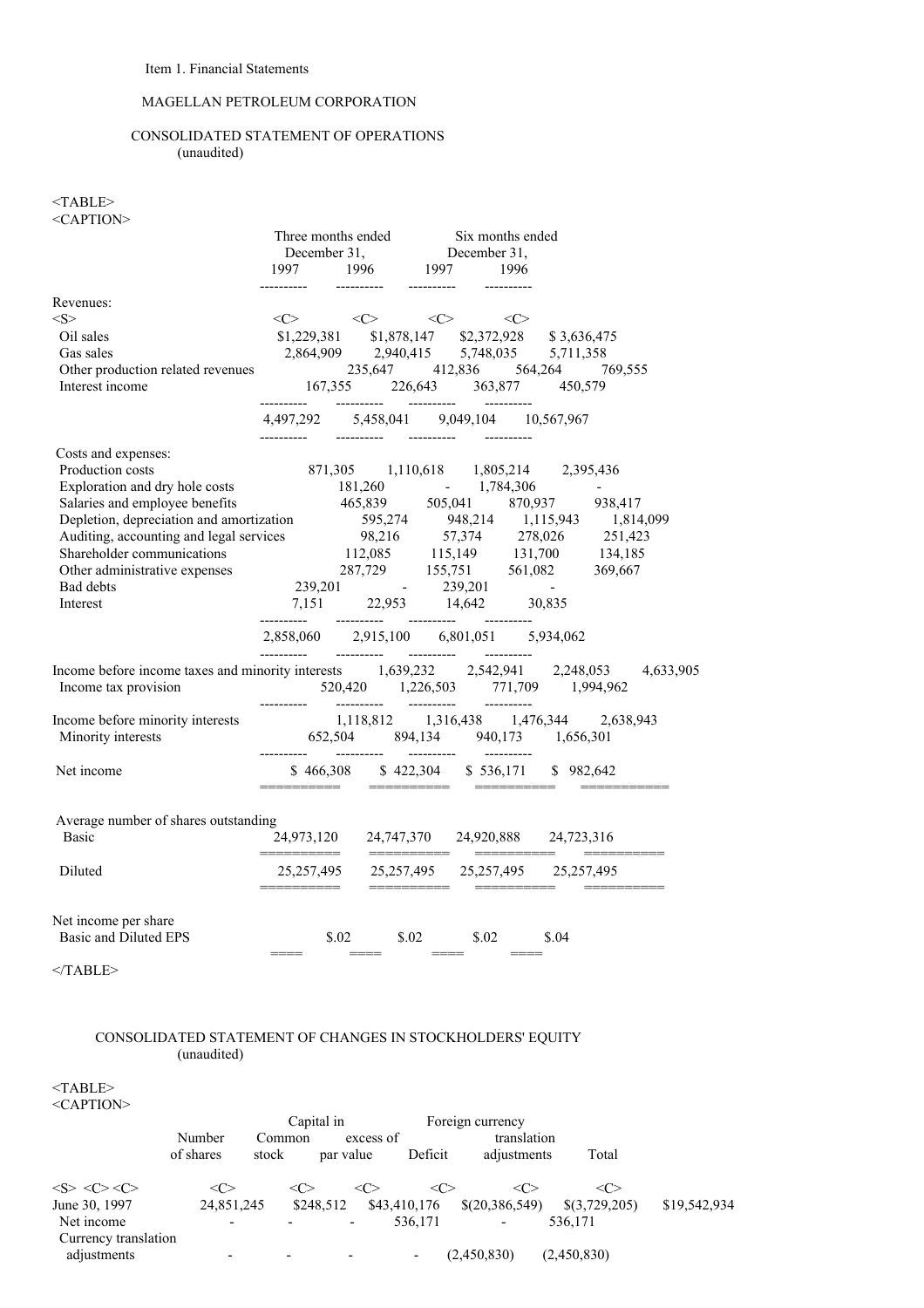| Exercise of stock options | 131.250    | .290      | 122,085                                              |                                        | 123.375 |              |
|---------------------------|------------|-----------|------------------------------------------------------|----------------------------------------|---------|--------------|
| ----------                | --------   |           | $\overline{\phantom{0}}$<br>$\overline{\phantom{0}}$ |                                        |         |              |
| December 31, 1997         | 24.982.495 | \$249.802 | \$43.532.261                                         | $\{(19,850,378) \quad \{(6,180,035)\}$ |         | \$17,751,650 |
|                           |            |           |                                                      |                                        |         |              |

 $<$ /TABLE>

# PART I - FINANCIAL INFORMATION

# Item 1. Financial Statements

# MAGELLAN PETROLEUM CORPORATION

# CONSOLIDATED STATEMENT OF CASH FLOWS (unaudited)

Six months ended December 31, 1997 1996 ----------- -----------

| <b>Operating Activities:</b>                          |                                                                                                                                      |
|-------------------------------------------------------|--------------------------------------------------------------------------------------------------------------------------------------|
| Net income                                            | \$536,171 \$982,642                                                                                                                  |
| Adjustments to reconcile net income                   |                                                                                                                                      |
| to net cash provided by operating activities:         |                                                                                                                                      |
|                                                       | Depletion, depreciation and amortization 1,115,943 1,814,099                                                                         |
| Deferred income taxes                                 | $(262,893)$ 1,804,587                                                                                                                |
| Minority interests                                    | 940,173 1,656,301                                                                                                                    |
| Increase (decrease) in operating assets               |                                                                                                                                      |
| and liabilities:                                      |                                                                                                                                      |
| Accounts receivable<br>Reimbursable development costs | $(165,918)$ $(872,979)$                                                                                                              |
|                                                       | $(321,836)$ $(29,789)$                                                                                                               |
| Other assets                                          |                                                                                                                                      |
| Inventories                                           | 36,463 2,404<br>145,677 (8,199)<br>1,998,927                                                                                         |
| Income tax payable                                    |                                                                                                                                      |
|                                                       | Income tax payable<br>Accounts payable and accrued liabilities (441,718) 842,555                                                     |
|                                                       | ----------- --------<br>Net cash provided by operating activities 1,582,062 4,192,694                                                |
|                                                       |                                                                                                                                      |
| <b>Investing Activities:</b>                          |                                                                                                                                      |
|                                                       |                                                                                                                                      |
|                                                       | Sale (purchase) of U.S. Government securities 1,334,868 (946,946)<br>Net additions to property and equipment (2,015,219) (2,246,740) |
|                                                       | ----------- -------                                                                                                                  |
|                                                       | Net cash used in investing activities (680,351) (3,193,686)                                                                          |
|                                                       |                                                                                                                                      |
| <b>Financing Activities:</b>                          |                                                                                                                                      |
|                                                       |                                                                                                                                      |
|                                                       | Dividends to MPAL minority shareholders (1,506,103) (1,778,622)<br>Exercise of MPC stock options 123,375 166,875                     |
|                                                       | Net cash used in financing activities (1,382,728) (1,611,747)                                                                        |
|                                                       |                                                                                                                                      |
|                                                       |                                                                                                                                      |
| Effect of exchange rate changes on cash               |                                                                                                                                      |
| and cash equivalents                                  | $(1,537,644)$ 144,106<br>-----------                                                                                                 |
|                                                       | Net decrease in cash and cash equivalents (2,018,661) (468,633)                                                                      |
| Cash and cash equivalents at                          |                                                                                                                                      |
| beginning of year                                     | 12,942,862 11,278,957                                                                                                                |
| Cash and cash equivalents at                          |                                                                                                                                      |
| end of period                                         | \$10,924,201 \$10,810,324                                                                                                            |
|                                                       | ________                                                                                                                             |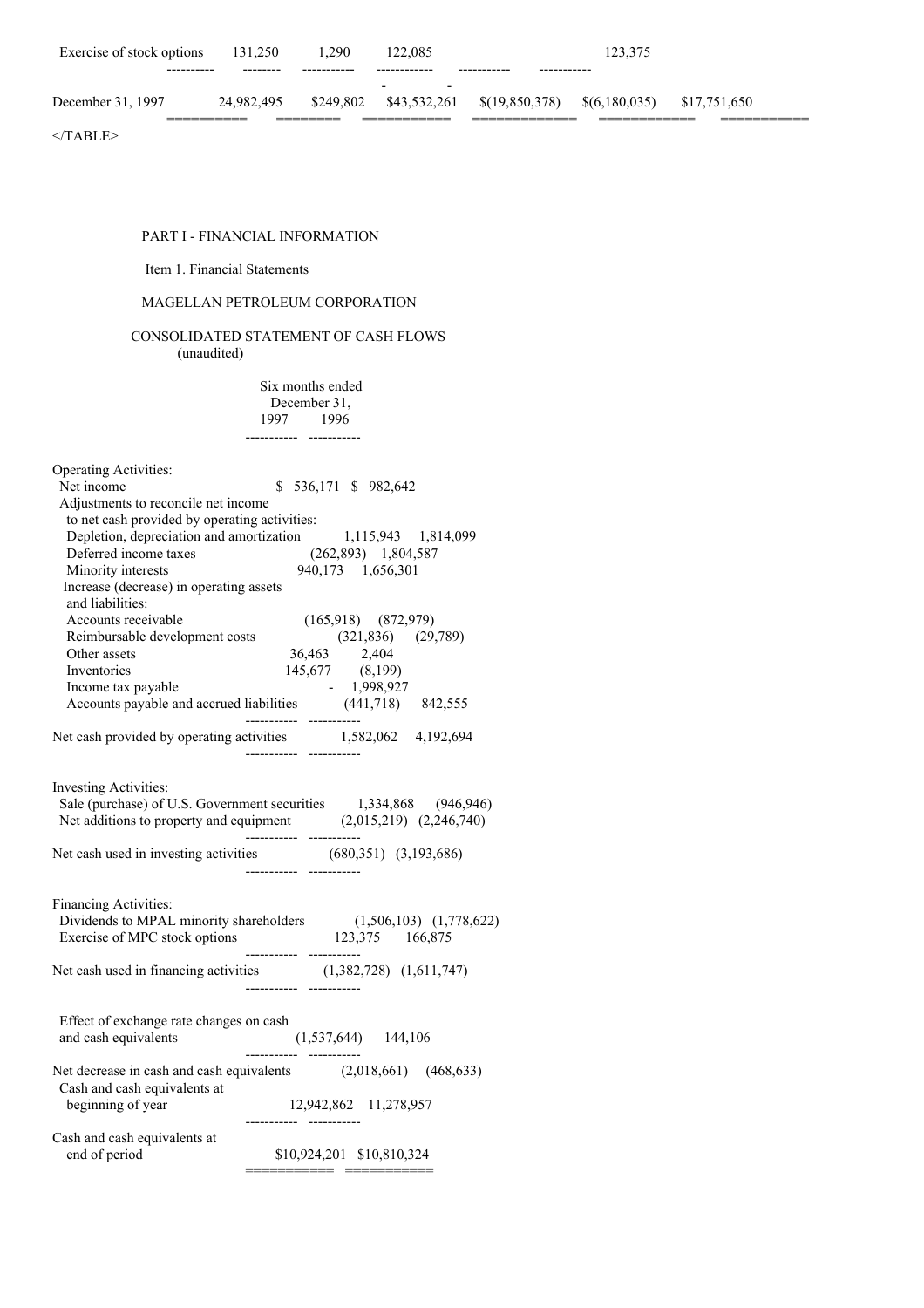#### PART I - FINANCIAL INFORMATION

### MAGELLAN PETROLEUM CORPORATION

#### December 31, 1997

#### Item 1. Financial Statements - Notes

The information for the three and six month periods ended December 31, 1997 and 1996, is unaudited but includes all adjustments which the Company considers necessary for a fair presentation of the results of operations for those periods. All adjustments are of a normal recurring nature. The consolidated financial statements include the Company's 50.7% owned subsidiary, Magellan Petroleum Australia Limited ("MPAL").

Item 2. Management's Discussion and Analysis of Financial Condition and

Results of Operations

Statements included in Management's Discussion and Analysis of Financial Condition and Results of Operations which are not historical in nature, are intended to be, and are hereby identified as "forward looking statements" for purposes of the "Safe Harbor" Statement under the Private Securities Litigation Reform Act of 1995. The Company cautions readers that forward looking statements are subject to certain risks and uncertainties that could cause actual results to differ materially from those indicated in the forward looking statements.

During fiscal 1997, the Company adopted the successful efforts method of accounting for its oil and gas operations, therefore, the results of operations may vary materially from quarter to quarter. An active exploration program may result in greater exploration and dry holes costs. Under this method, the cost of drilling a dry hole is written off immediately. The Company had previously followed the full cost method of accounting whereby all of its exploratory and dry holes costs had been capitalized by country. These costs had been amortized over a period of years through the depletion deduction.

If the worldwide decrease in the price of crude oil and the decrease in the value of the Australian dollar continues, the Company's future earnings will most likely be adversely impacted.

Liquidity and Capital Resources

## Consolidated

At December 31, 1997, the Company on a consolidated basis had approximately \$11,860,000 of cash and securities.

A summary of the major changes in cash and cash equivalents during the period is as follows:

| Cash and cash equivalents at beginning of period | \$12,943,000 |
|--------------------------------------------------|--------------|
| Sale of U.S. Government securities               | 1,335,000    |
| Cash provided by operations                      | 1,582,000    |
| Exercise of stock options                        | 123,000      |
| Dividends paid to MPAL minority shareholders     | (1,506,000)  |
| Net additions to property and equipment          | (2,015,000)  |
| Effect of exchange on cash and cash equivalents  | (1,538,000)  |
|                                                  |              |
| Cash and cash equivalents at end of period       | \$10,924,000 |

===========

## PART I - FINANCIAL INFORMATION

# MAGELLAN PETROLEUM CORPORATION

December 31, 1997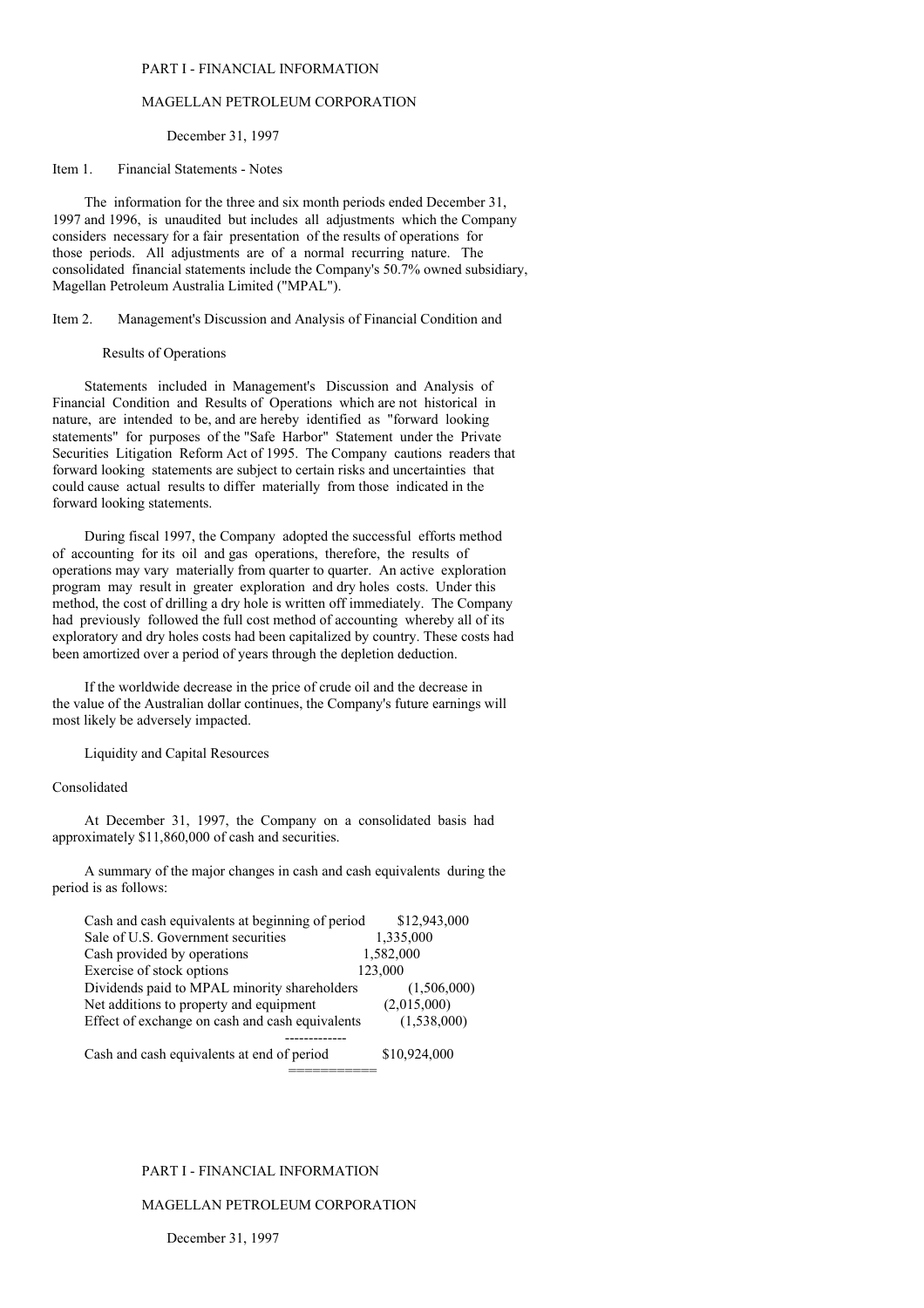### Item 2. Management's Discussion and Analysis of Financial Condition and Results of Operations (Cont'd)

#### As to the Company (unconsolidated)

At December 31, 1997, Magellan Petroleum Corporation ("MPC"), on an unconsolidated basis, had working capital of approximately \$4,136,000. MPC's normal annual operating budget is approximately \$700,000 and its current cash position and its future dividends from MPAL should be adequate to meet its current cash requirements. During fiscal 1998, MPC has budgeted approximately \$400,000 for oil and gas exploration. MPC also has available a \$1.5 million bank line of credit. MPC has in the past invested and may in the future invest substantial portions of its available funds to maintain its majority interest in MPAL.

During September 1997, MPC received a dividend of \$1,546,000 from MPAL which was added to MPC's working capital.

#### As to MPAL

At December 31, 1997, MPAL had working capital of approximately \$8,196,000. MPAL has budgeted approximately \$4.7 million for exploration in fiscal 1998. MPAL expects to fund its exploration and development costs through its cash flow from Australian operations, and, if necessary, any additional requirements from its A.\$10 million bank line of credit.

#### Results of Operations

Three month period ended December 31, 1997 vs. December 31, 1996.

The Company had consolidated net income of \$466,308 for the three month period ended December 31, 1997 compared to net income of \$422,304 for the comparable 1996 period. The components of consolidated net income for the comparable periods were as follows:



#### Item 2. Management's Discussion and Analysis of Financial Condition and Results of Operations (Cont'd)

#### Revenues

Oil sales decreased by 35% in the current quarter to \$1,229,000 from \$1,878,000 in 1996 because of a 3% decrease in oil prices, a 23% decrease in the number of units sold and the 13% Australian foreign exchange decrease as discussed below. Oil sales are expected to continue to decline unless additional development wells are drilled to maintain production levels. MPAL is dependent on the operator (65% control) to maintain field production and initiate new drilling. Oil unit sales in barrels ("bbls") and the average price per barrel sold during the periods indicated were as follows:

Three month period ended December 31, 1997 Sales 1996 Sales Average price Average price bbls per bbl bbls per bbl Australia-Mereenie 69,879 A.\$29.00 90,799 A.\$29.86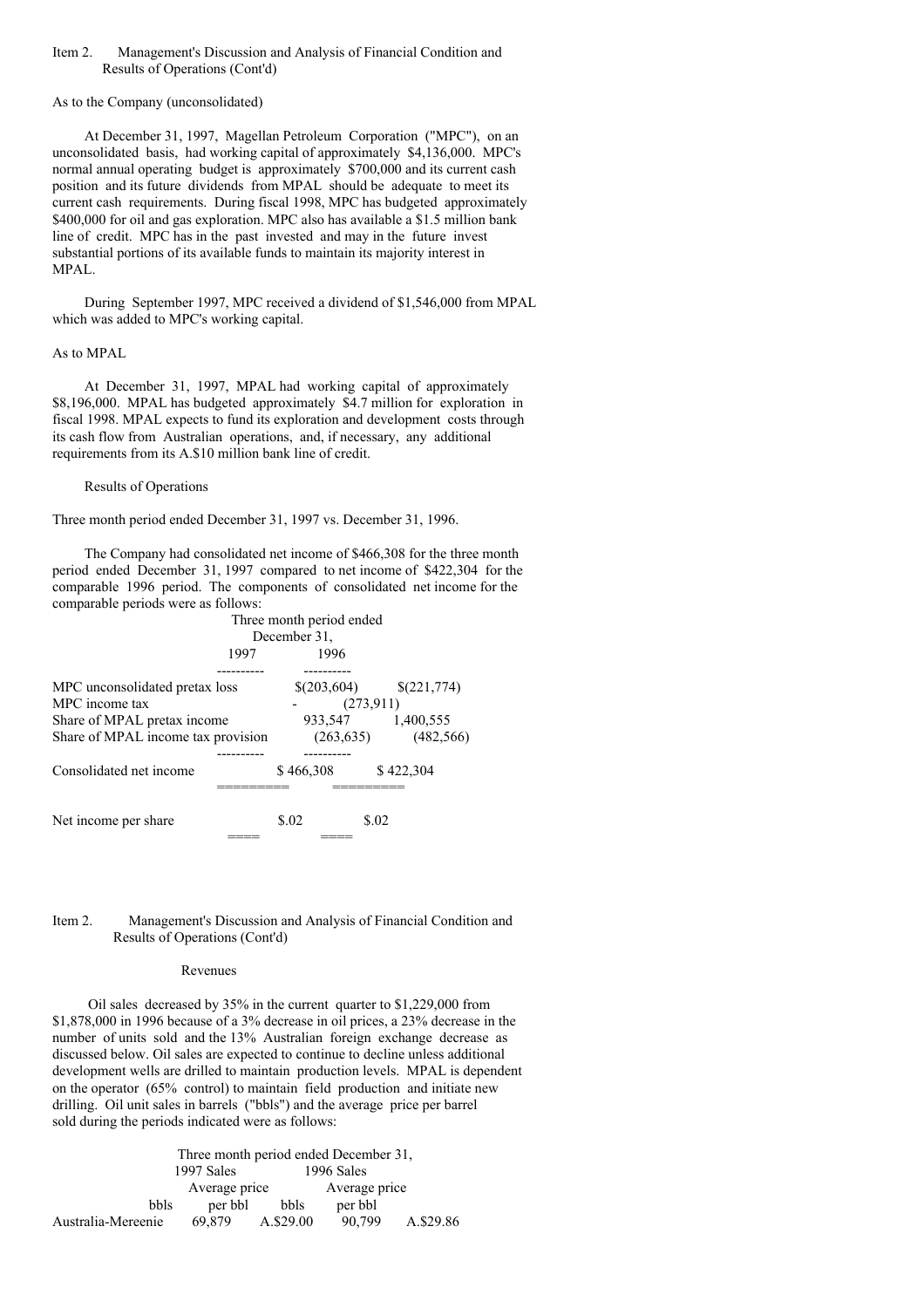Gas sales decreased 3% to \$2,865,000 in 1997 from \$2,940,000 in 1996 because of the 13% Australian foreign exchange decrease as discussed below. The decrease was partially offset by a 9% increase in the volumes of gas sold and modest price increases as shown below. Total gas volumes are expected to continue at least at current levels in the short term. The volumes in billion cubic feet ("bcf"), (before deducting royalties) and the average price of gas per thousand cubic feet ("mcf") sold during the periods indicated were as follows:

|                        | Three month period ended December 31,<br>1997 Sales<br>1996 Sales |               |      |      |               |                     |      |
|------------------------|-------------------------------------------------------------------|---------------|------|------|---------------|---------------------|------|
|                        |                                                                   | Average price |      |      | Average price |                     |      |
|                        | bcf                                                               |               |      |      |               | per mcf bcf per mcf |      |
|                        |                                                                   | $(A.\$)$      |      |      | $(A.$ s       |                     |      |
| Australia:             |                                                                   |               |      |      |               |                     |      |
| Palm Valley            |                                                                   |               |      |      |               |                     |      |
| Alice Springs contract |                                                                   | .312          |      | 2.93 |               | .284                | 2.95 |
| Darwin contract        |                                                                   | .587          |      | 2.02 | .635          |                     | 2.02 |
| Mereenie:              |                                                                   |               |      |      |               |                     |      |
| Darwin contact         |                                                                   | .583          |      | 2.03 | .523          |                     | 1.99 |
| Other                  |                                                                   | .415          | 2.76 |      | .300          | 2.72                |      |
|                        |                                                                   |               |      |      |               |                     |      |
| Total                  | 1.897                                                             |               |      |      | 1.742         |                     |      |
|                        |                                                                   |               |      |      |               |                     |      |

#### PART I - FINANCIAL INFORMATION

### MAGELLAN PETROLEUM CORPORATION

#### December 31, 1997

#### Item 2. Management's Discussion and Analysis of Financial Condition and Results of Operations (Cont'd)

Other production related revenues decreased 43% to \$236,000 in 1997 compared to \$413,000 in 1996 partially because of the 13% Australian foreign exchange decrease as discussed below. MPAL's share of pipeline tariffs also decreased during the 1997 period because gas sales to the Mt. Todd gold mine were terminated by the bankruptcy of the operator of the mine.

Interest decreased 26% in 1997. The decrease from \$227,000 in 1996 to \$167,000 in 1997 resulted from the combination of less capital available for investment, lower interest rates and the 13% Australian foreign exchange decrease as discussed below.

#### Costs and Expenses

Production costs decreased 22% in 1997 to \$871,000 from \$1,111,000 in 1996. The decrease relates to a decrease in costs at Mereenie and Palm Valley and the 13% Australian foreign exchange decrease as discussed below.

Exploration and dry hole costs totaled \$181,000 in 1997 which is the cost of general exploration projects during the period.

Depreciation, depletion and amortization decreased 37% in 1997 to \$595,000 from \$948,000 in 1996. The decrease reflects the decrease in the number of units sold and the increase in gas reserves used to calculate depletion.

Auditing, accounting and legal services increased 71% in 1997 to \$98,000 from \$57,000 in 1996. The 1996 period included a credit of \$67,000 for certain legal costs recovered by MPAL in settlement of a 1994 dispute. Without the nonrecurring credit, audit, accounting and legal services would have decreased \$26,000 during the 1997 period.

Other administrative expenses increased 85% from \$156,000 in 1996 to \$288,000 in 1997. MPAL`s travel expenses increased and there was a decrease in the amount of overhead chargeable to the Company's joint venture partners.

Bad debts increased to \$239,000 during the 1997 period. MPAL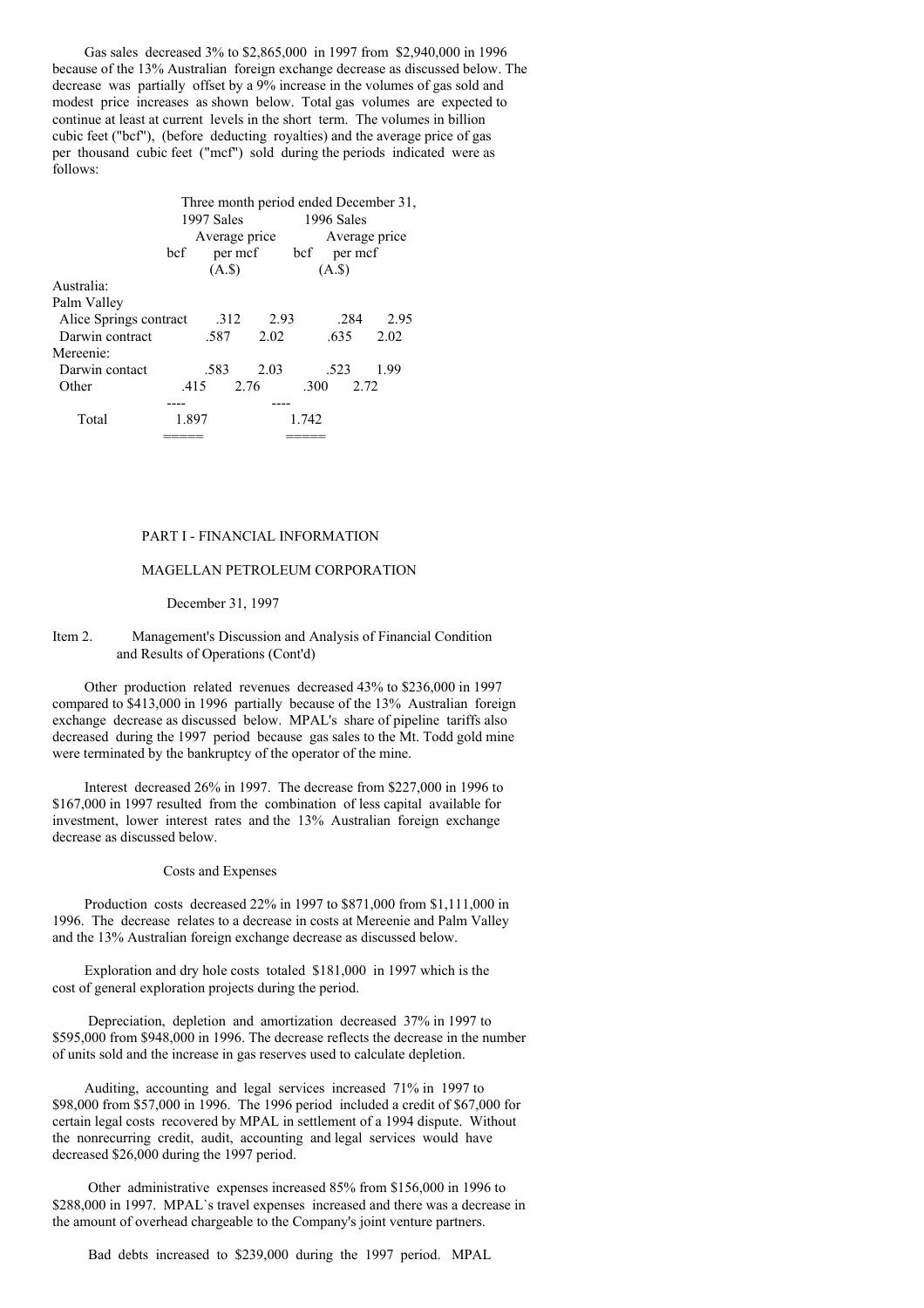established a reserve for the amount due from Pegasus Gold Australian Pty. Ltd. because of its bankruptcy filing.

#### Item 2. Management's Discussion and Analysis of Financial Condition and Results of Operations (Cont'd)

#### Income Taxes

Income tax expense decreased from \$1,227,000 in 1996 to \$520,000 in 1997. The effective income tax rate for 1997 was 32% compared to 48% in 1996. The statutory income tax rate in Australia is 36%. In addition, there was no Australian withholding tax on MPC's 1997 dividend from MPAL. The components of tax income expense between MPC and MPAL were as follows:

|              | 1997      | 1996        |
|--------------|-----------|-------------|
| <b>MPC</b>   | S         | \$274,000   |
| <b>MPAL</b>  | 520,000   | 953,000     |
| Consolidated | \$520,000 | \$1,227,000 |

### Exchange Effect

The value of the Australian dollar relative to the U.S. dollar decreased to \$.6503 at December 31, 1997 compared to a value of \$.7258 at September 30, 1997. This resulted in a \$3,348,000 charge to the foreign currency translation adjustments account for the three month period ended December 31, 1997. The average exchange rate used to translate MPAL's operations in Australia was \$.6922 for the quarter ended December 31, 1997, which is a 13% decrease compared to the \$.7971 rate for the quarter ended December 31, 1996.

Six month period ended December 31, 1997 vs. December 31, 1996.

The Company had consolidated net income of \$536,171 for the six month period ended December 31, 1997 compared to net income of \$982,642 for the comparable 1996 period. The components of consolidated net income for the comparable periods were as follows:

| Six month period ended             |      |                       |       |                                  |
|------------------------------------|------|-----------------------|-------|----------------------------------|
|                                    |      | December 31.          |       |                                  |
|                                    | 1997 | 1996                  |       |                                  |
| MPC unconsolidated pretax loss     |      |                       |       | $\{(428,085) \qquad \{(441,731)$ |
| MPC income tax                     |      | $(1,000)$ $(276,117)$ |       |                                  |
| Share of MPAL pretax income        |      |                       |       | 1,355,683 2,571,226              |
| Share of MPAL income tax provision |      |                       |       | $(390, 427)$ $(870, 736)$        |
|                                    |      |                       |       |                                  |
| Consolidated net income            |      | \$536,171             |       | \$982,642                        |
|                                    |      |                       |       |                                  |
| Net income per share               |      | \$.02                 | \$.04 |                                  |
|                                    |      |                       |       |                                  |

#### Item 2. Management's Discussion and Analysis of Financial Condition and Results of Operations (Cont'd)

#### Revenues

Oil sales decreased by 35% in the current period to \$2,373,000 from \$3,636,000 in 1996 because of a 2% decrease in oil prices, a 26% decrease in the number of units sold and the 10% Australian foreign exchange decrease as discussed below. Oil sales are expected to continue to decline unless additional development wells are drilled to maintain production levels. MPAL is dependent on the operator (65% control) to maintain field production. Oil unit sales in barrels ("bbls") and the average price per barrel sold during the periods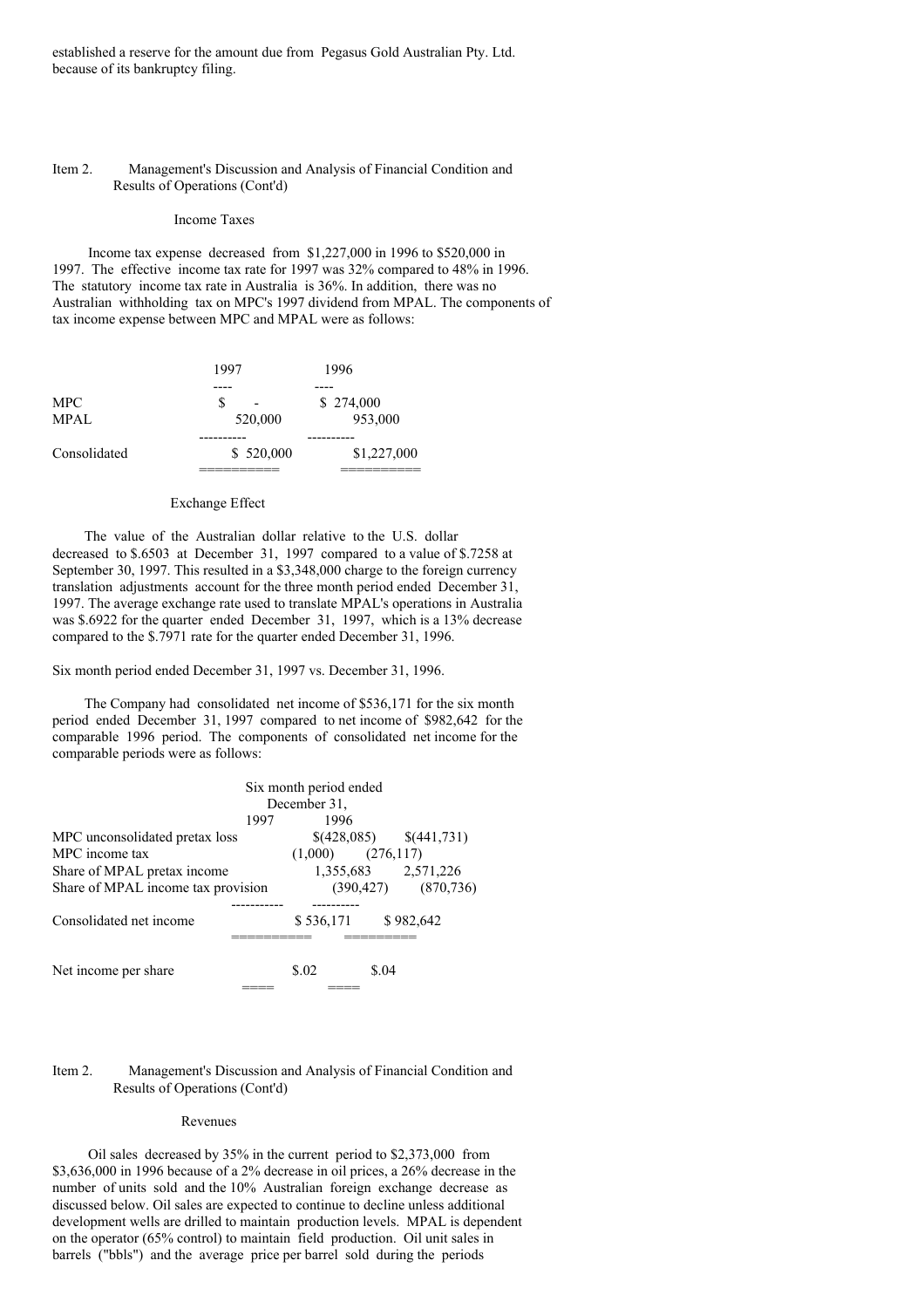indicated were as follows:

| Six month period ended December 31, |               |             |               |           |  |
|-------------------------------------|---------------|-------------|---------------|-----------|--|
|                                     | 1997 Sales    |             | 1996 Sales    |           |  |
|                                     | Average price |             | Average price |           |  |
| <b>bbls</b>                         | per bbl       | <b>Bbls</b> | per bbl       |           |  |
| Australia-Mereenie                  | 140,730       | A.\$27.23   | 189,726       | A.\$27.72 |  |

Gas sales increased 1% to \$5,748,000 in 1997 from \$5,711,000 in 1996 primarily as a result of a 11% increase in the volumes of gas sold. The increase was partially offset by the 10% Australian foreign exchange decrease as discussed below. Total gas volumes are expected to continue at least at current levels in the short term. The volumes in billion cubic feet ("bcf"), (before deducting royalties) and the average price of gas per thousand cubic feet ("mcf") sold during the periods indicated were as follows:

|                        | Six month period ended December 31, |            |               |            |               |      |  |
|------------------------|-------------------------------------|------------|---------------|------------|---------------|------|--|
|                        |                                     | 1997 Sales |               | 1996 Sales |               |      |  |
|                        |                                     |            | Average price |            | Average price |      |  |
|                        | bcf                                 |            | per mcf       | bcf        | per mcf       |      |  |
|                        |                                     | $(A.\$)$   |               | $(A.\$)$   |               |      |  |
| Australia:             |                                     |            |               |            |               |      |  |
| Palm Valley            |                                     |            |               |            |               |      |  |
| Alice Springs contract |                                     | .592       | 2.94          |            | .515          | 2.95 |  |
| Darwin contract        |                                     | 1.220      | 2.02          |            | 1.012         | 2.02 |  |
| Mereenie:              |                                     |            |               |            |               |      |  |
| Darwin contact         |                                     | 1.037      | 1.99          |            | 1.150         | 2.09 |  |
| Other                  |                                     | .842       | 2.79          | .638       | 2.71          |      |  |
|                        |                                     |            |               |            |               |      |  |
| Total                  | 3.691                               |            |               | 3.315      |               |      |  |
|                        |                                     |            |               |            |               |      |  |

#### Item 2. Management's Discussion and Analysis of Financial Condition and Results of Operations (Cont'd)

Other production related revenues decreased 27% to \$564,000 in 1997 compared to \$770,000 in 1996 partially because of the 10% Australian foreign exchange decrease as discussed below. MPAL's share of pipeline tariffs also decreased during the 1997 period because gas sales to the Mt. Todd gold mine were terminated by the bankruptcy of the operator of the mine.

Interest decreased 19% in 1997. The decrease from \$451,000 in 1996 to \$364,000 in 1997 resulted from the combination of less capital available for investment, lower interest rates, and the 10% Australian foreign exchange decrease as discussed below.

### Costs and Expenses

Production costs decreased 25% in 1997 to \$1,805,000 from \$2,395,000 in 1996. The decrease relates to a decrease in costs at Mereenie and Palm Valley and the 10% decrease in the average value of the Australian dollar.

Exploration and dry hole costs totaled \$1,784,000 in 1997 which is primarily the cost of drilling the Schilling-1 well offshore Western Australia which was plugged and abandoned during the first quarter of the fiscal year.

Depreciation, depletion and amortization decreased 39% in 1997 to  $$1,116,000$  from  $$1,814,000$  in 1996. The decrease reflects the decrease in the number of units sold and the increase in gas reserves used to calculate depletion.

Auditing, accounting and legal services increased 11% in 1997 to \$278,000 from \$251,000 in 1996. The 1996 period included a credit of \$67,000 for certain legal costs recovered by MPAL in settlement of a 1994 dispute. Without the nonrecurring credit, audit, accounting and legal services would have decreased \$40,000 during the 1997 period.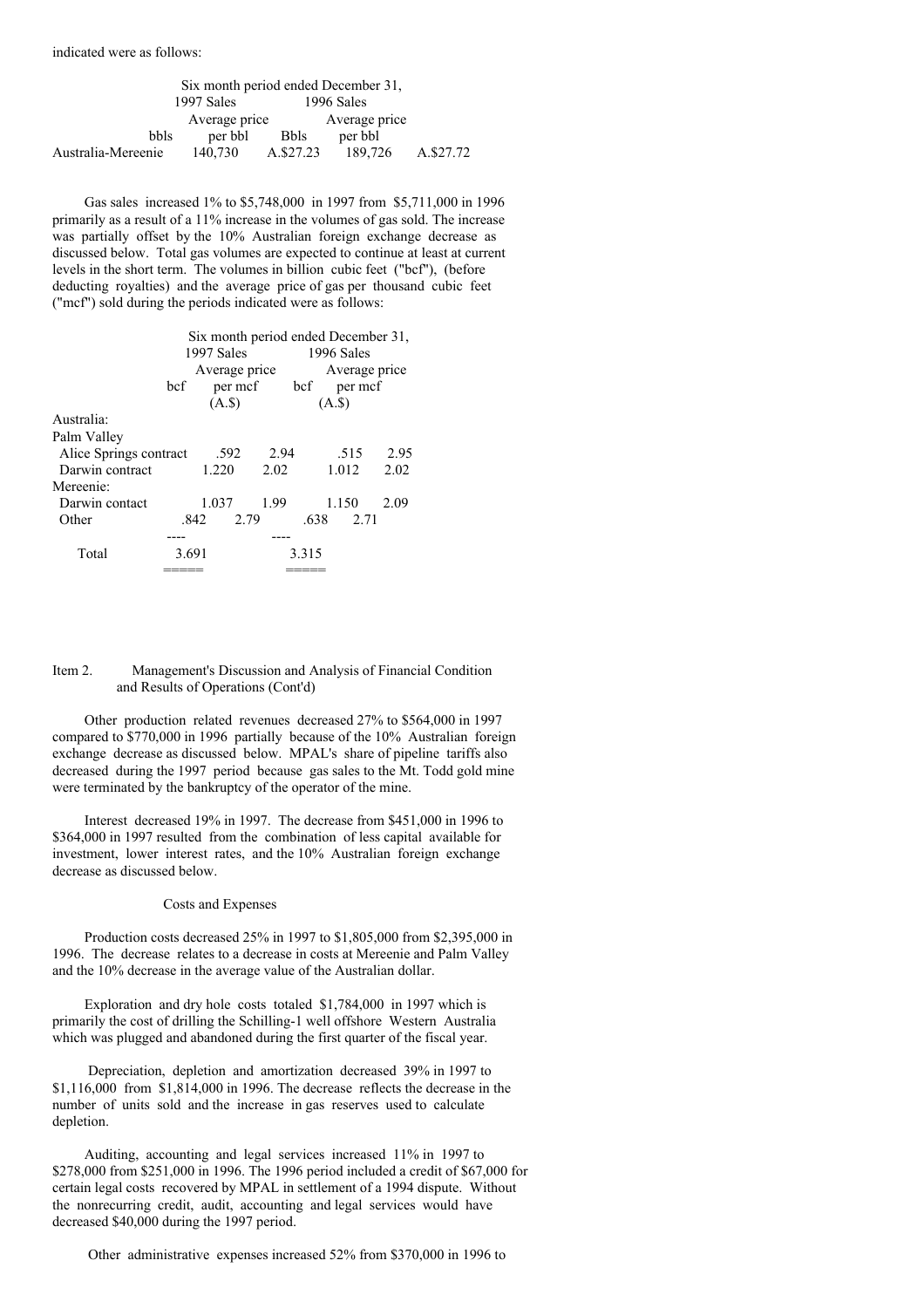\$561,000 in 1997. MPAL's travel expenses increased and there was a decrease in the amount of overhead chargeable to the Company's joint venture partners.

### Item 2. Management's Discussion and Analysis of Financial Condition and Results of Operations (Cont'd)

### Income Taxes

Income tax expense decreased from \$1,995,000 in 1996 to \$772,000 in 1997. The effective income tax rate for 1997 was 34% compared to 43% in 1996. The statutory income tax rate in Australia is 36%. In addition, there was no Australian withholding tax on MPC's 1997 dividend from MPAL. The components of tax income expense between MPC and MPAL were as follows:

|              | 1997      | 1996        |
|--------------|-----------|-------------|
|              |           |             |
| <b>MPC</b>   | \$1,000   | \$276,000   |
| <b>MPAL</b>  | 771,000   | 1,719,000   |
|              |           |             |
| Consolidated | \$772,000 | \$1,995,000 |
|              |           |             |

### Exchange Effect

The value of the Australian dollar relative to the U.S. dollar decreased to \$.6503 at December 31, 1997 compared to a value of \$.7538 at June 30, 1997. This resulted in a \$2,451,000 charge to the foreign currency translation adjustments account for the six month period ended December 31, 1997. The 14% decrease in the value of the Australian dollar decreased the reported asset and liability amounts in the balance at December 31, 1997 from the June 30, 1997 amounts. The average exchange rate used to translate MPAL's operations in Australia was \$.7138 for the period ended December 31, 1997, which is a 10% decrease compared to the \$.7920 rate for the period ended December 31, 1996.

#### PART II - OTHER INFORMATION

### MAGELLAN PETROLEUM CORPORATION

December 31, 1997

Item 4. Submission of Matters to a Vote of Security Holders.

(a) On December 3, 1997, the Company held its Annual General Meeting of Stockholders for the year ended June 30, 1997.

(b) The following directors were reelected as directors of the Company. The vote was as follows:

|                      | <b>Shares</b> |            | <b>Stockholders</b> |          |     |
|----------------------|---------------|------------|---------------------|----------|-----|
|                      | For -         | Withheld   | For                 | Withheld |     |
| Walter McCann        |               | 20.830.389 | 636.882             | 3.248    | 237 |
| Ronald P. Pettirossi |               | 20.968.726 | 505.545             | 3.466    | 19  |

(C) The firm of Ernst & Young LLP, was appointed as the Company's independent auditors for the year ending June 30, 1998. The vote was as follows:

|         | <b>Shares</b> | Stockholders |
|---------|---------------|--------------|
| For     | 21,027,048    | 3,274        |
| Against | 215.188       | 98           |
| Abstain | 225,035       | 113          |

Item 5. Other Information.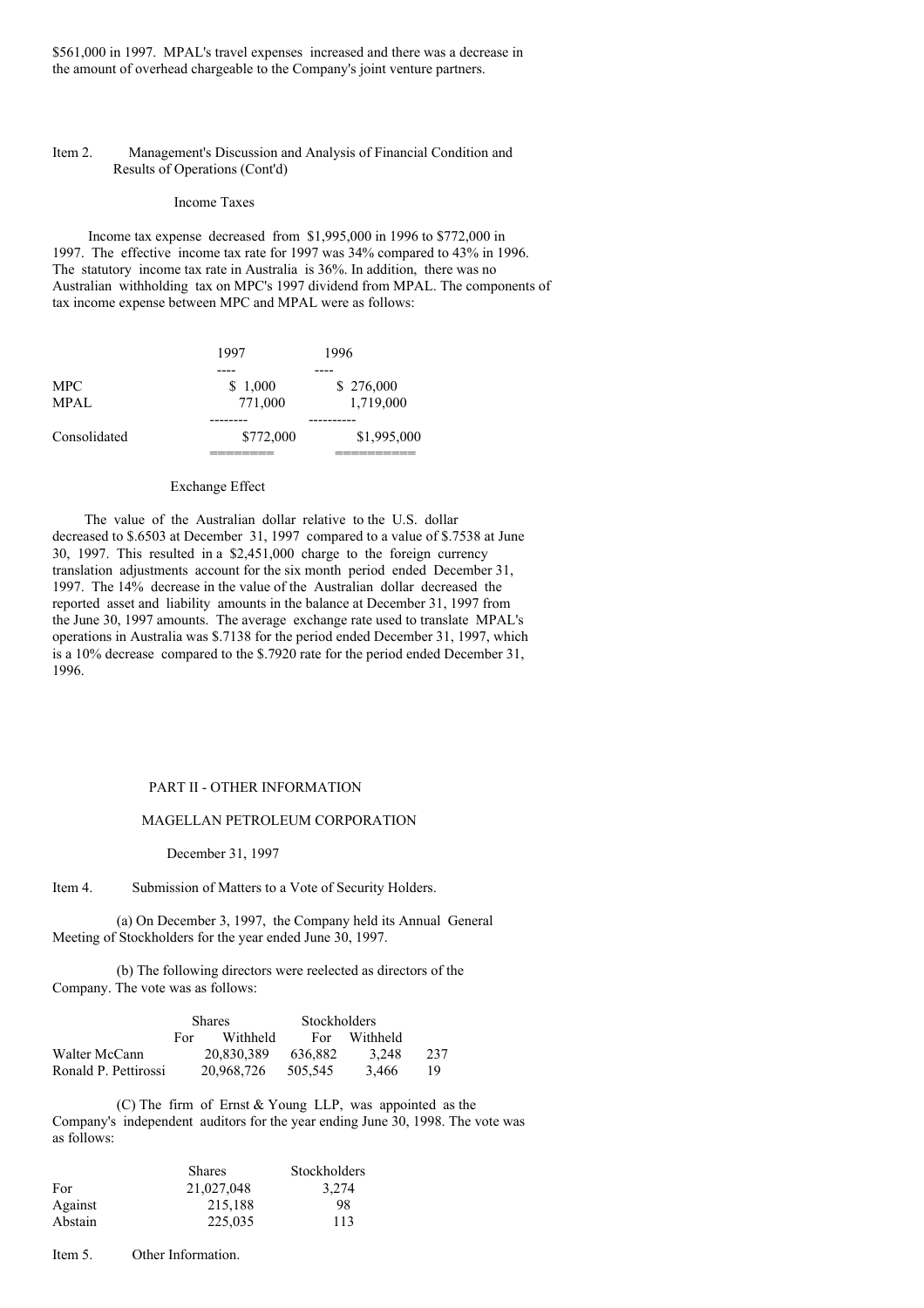During November 1997, MPAL announced the signing of a contract for the sale of an additional 58 BCF of gas from the Mereenie field in the Northern Territory of Australia. The new contract covers a 10 year period beginning in early 1999 and will generate unescalated gross revenues of approximately A.\$70 million for MPAL which has a 35% interest in the field.

During November 1997, MPAL also announced that contract negotiations for the sale of 17 BCF of Mereenie gas to Pegasus Gold Australia Pty. Ltd. had been suspended. Pegasus has made a bankruptcy filing.

MPAL has given notice of its withdrawal from the WA-74-P permit in offshore Western Australia as of December 31, 1997. The Schilling-1 well which was drilled in the permit was plugged and abandoned during September 1997.

MPAL is acquiring a 10% interest in permits TP/12 and EP 358 on the Carnarvon Basin offshore Western Australia from Santos, Ltd. MPAL will participate in two wells at a total cost of approximately A.\$1.2 million.

# PART II - OTHER INFORMATION

#### MAGELLAN PETROLEUM CORPORATION

#### December 31, 1997

The Company expects that the following exploratory wells will be drilled during the remainder of the current fiscal year. The actual dates could change for various reasons such as the availability of drilling rigs. In addition, the Company or its partners could decide not to drill or participate in the drilling of a well at any particular location.

| Location          | <b>Estimated Drilling Date</b> |
|-------------------|--------------------------------|
| Ngalia Basin      | March 1998                     |
| Maryborough Basin | April 1998                     |
| Carnarvon Basin   | May 1998                       |

Item 6. Exhibits and Reports on Form 8-K

None.

#### SIGNATURES

Pursuant to the requirements of the Securities Exchange Act of 1934, the registrant has duly caused this report to be signed on its behalf by the undersigned thereunto duly authorized:

## MAGELLAN PETROLEUM CORPORATION Registrant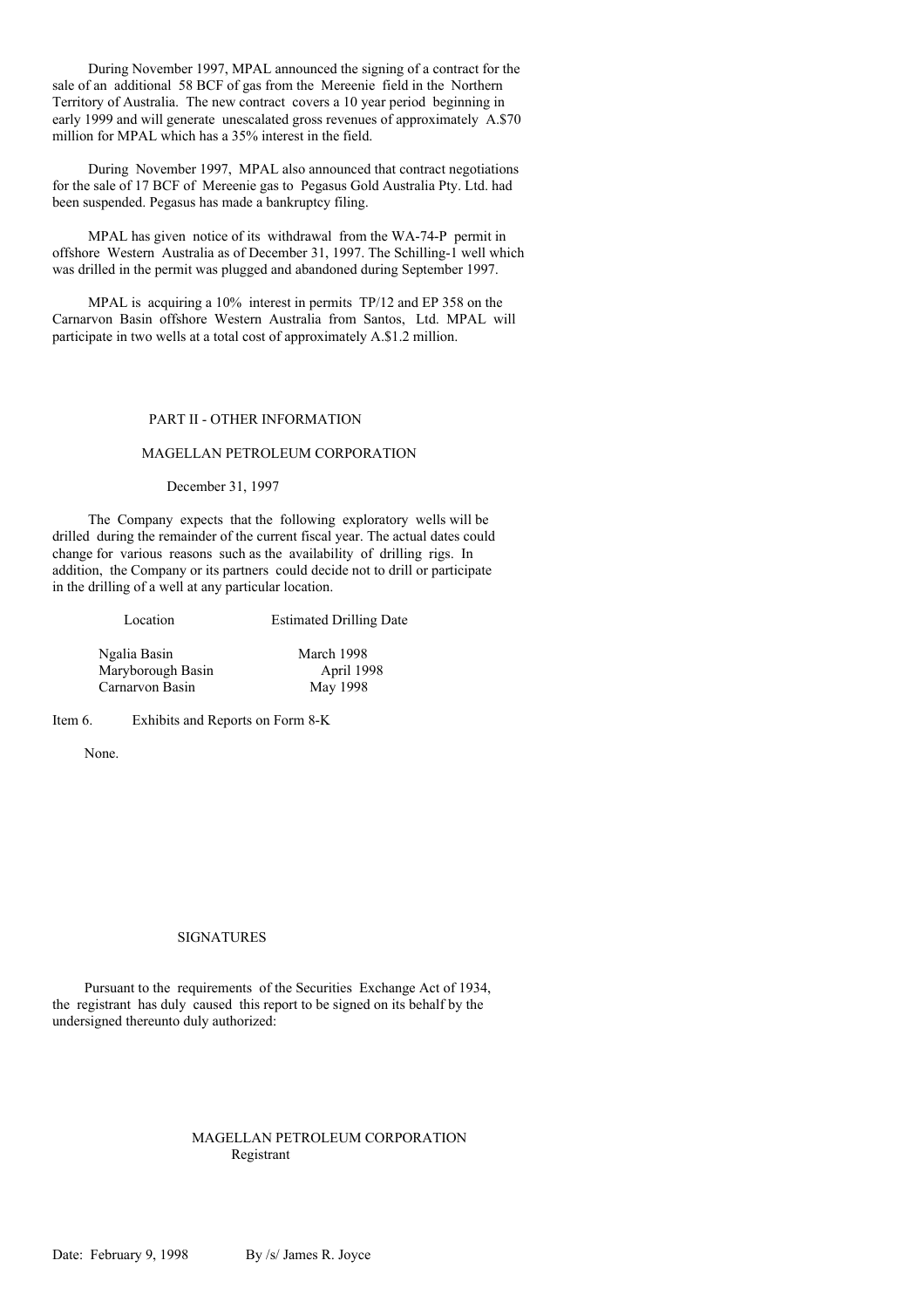James R. Joyce, President and Chief Financial and Accounting Officer